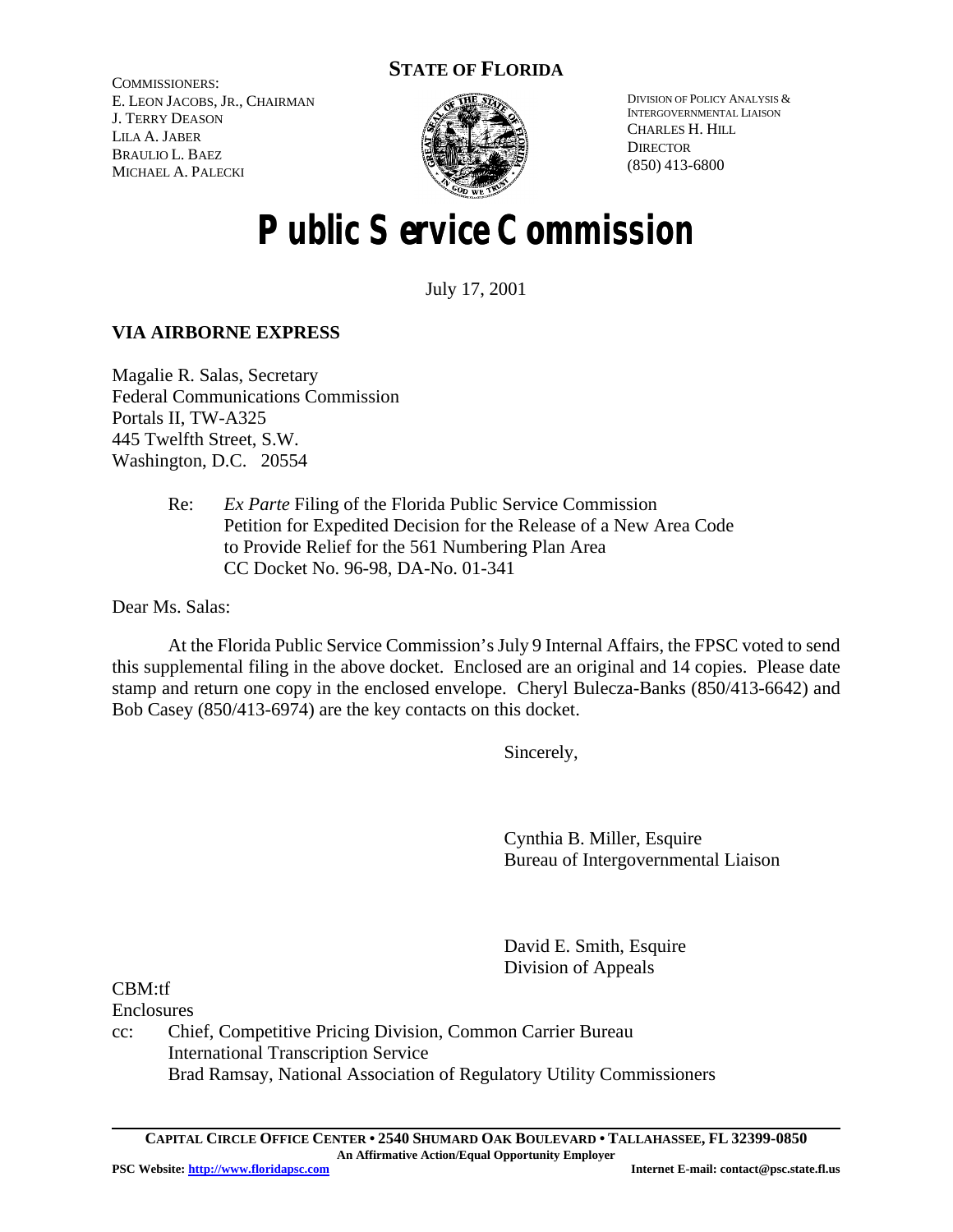## **BEFORE THE FEDERAL COMMUNICATIONS COMMISSION WASHINGTON, D.C. 20554**

| DA-No. 01-341                      |                     |
|------------------------------------|---------------------|
|                                    |                     |
|                                    |                     |
|                                    |                     |
|                                    |                     |
|                                    |                     |
|                                    |                     |
| for the Release of a New Area Code | CC Docket No. 96-98 |

# **FLORIDA PUBLIC SERVICE COMMISSION SUPPLEMENTAL FILING TO FURTHER SUPPORT PETITION FOR EXPEDITED DECISION FOR THE RELEASE OF A NEW AREA CODE TO PROVIDE RELIEF FOR THE 561 NUMBERING PLAN AREA**

The Florida Public Service Commission (FPSC) requests that the Federal Communications Commission (Commission) consider this supplemental filing when making its determination to direct the North American Numbering Plan Administrator (NANPA or NeuStar) to release a new area code to provide relief for the 561 numbering plan area (NPA).

(1) On January 8, 2000, the FPSC filed its Petition for Expedited Decision For The Release Of A New Area Code To Provide Relief For The 561 Numbering Plan Area (Petition) with the Commission. The following information was provided: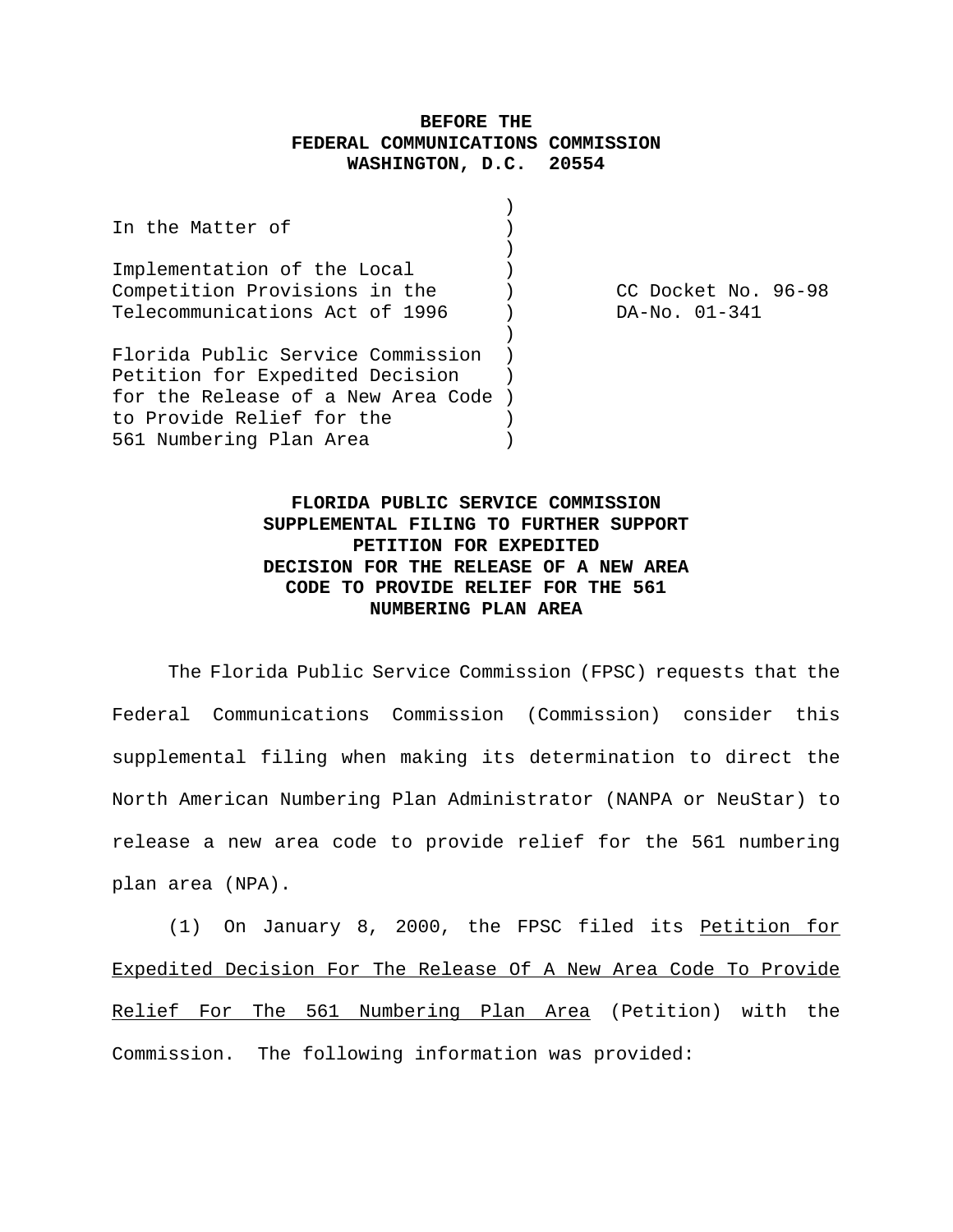> On October 20, 2000, the FPSC in consolidated Docket Nos. 990455-TL, 990436-TL, 990457-TL, and 990517-TL, issued Order No. PSC-00-1937-PAA-TL, Final Order Approving Number Plan Relief for the 305/786 Area Code, the 561 Area code, the 954 Area code, and the 904 Area Code, Requiring Customer Survey for a Number Change, and Notice of Proposed Agency Action Order Implementing Rate Center Consolidation and Code Sharing in Certain Areas and Requiring Customer Survey for Cost Sharing.

> By that Order, the FPSC, in part, approved an area code relief plan for the 561 NPA, resulting in a geographic split. Pursuant to delegated authority, under FCC Conference, the FPSC also entertained additional comments from county and state officials.

> By Order No. PSC-00-1937-PAA-TL, issued October 20, 2000, the FPSC, in part, approved a relief plan for the 561 NPA which consists of a geographic split, creating two regions. The approximate exhaust periods were determined to be 24.6 years for Region A, and 3.1 years for Region B.

> On November 13, 2000, consistent with the FPSC's Order, the Florida telecommunications industry, through the NANPA NPA Relief Planner, submitted to NeuStar an application for a relief NPA code for the 561 NPA. NeuStar denied the request, stating that the NPA Assignment Guidelines require that relief options cover a period of at least five years beyond the projected date of exhaust.

(2) Upon further review, the FPSC has determined that there now exists data and compelling information that further justifies the FPSC's decision to implement its chosen geographic split in the 561 NPA.

(3) When the FPSC filed its petition with the Commission on January 8, 2001, the pooling trial for the 561 NPA had not begun.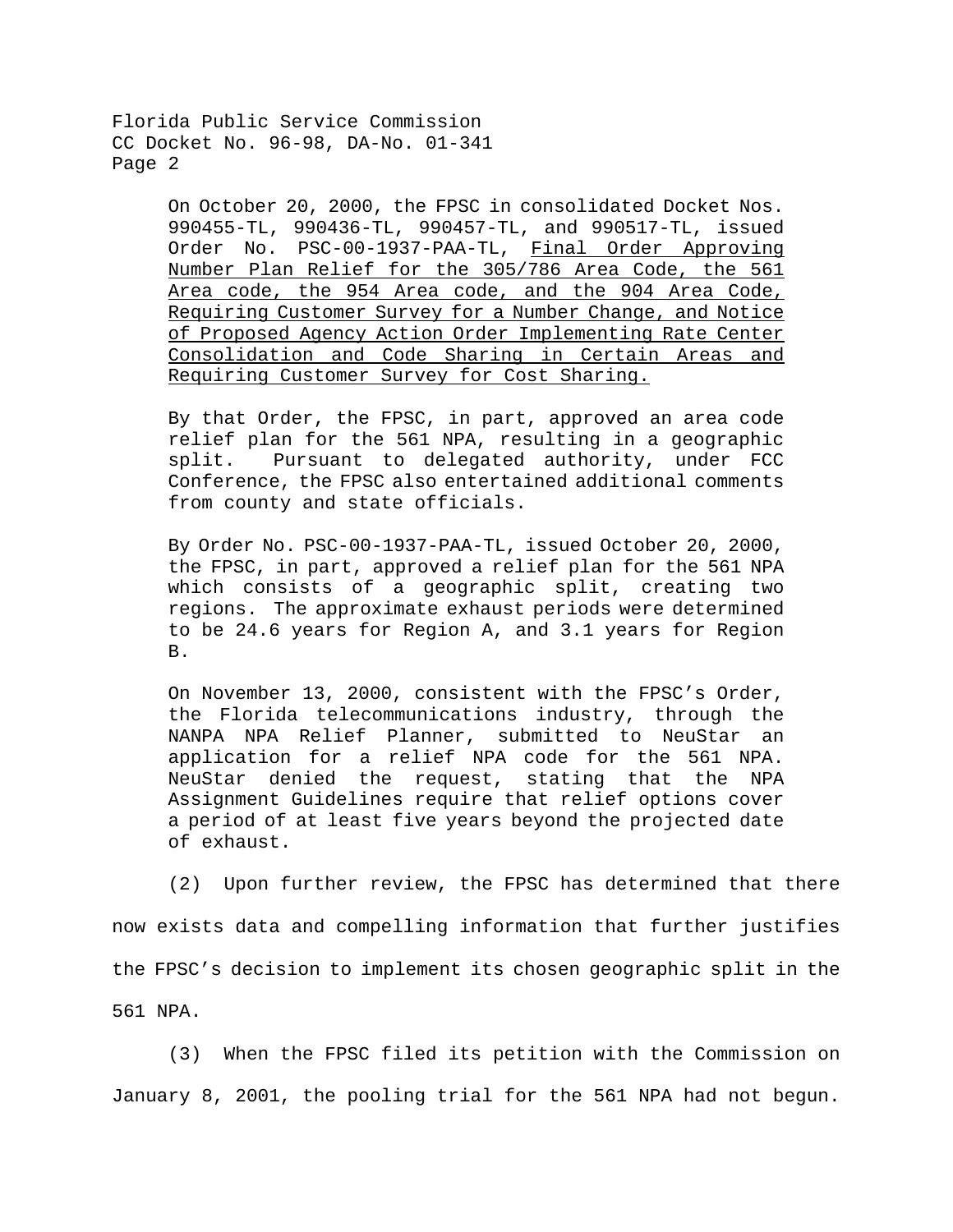Florida Public Service Commission CC Docket No. 96-98, DA-No. 01-341 Page 3 Pursuant to FPSC Order PSC-00-1046-PAA-TP, the pooling trial for the 561 NPA began on February 5, 2001.

(4) In calculating the projected years beyond exhaust, NANPA did not incorporate the impact of number pooling. Data now exists that shows the number pooling trial in the 561 NPA has had a positive impact on NXX demand. Since the implementation of the number pooling trial in the 561 NPA, the number of central office codes (NXXs) issued from NANPA has declined. For the period February, 2000, through May, 2000, NANPA had issued 24 NXXs in the 561 NPA. NANPA has issued only 15 NXXs for the period February, 2001, through May, 2001. This results in a 37 percent decline in the number of NXXs issued. Applying this data to NANPA's original calculation of the expected life of the 561 NPA results in a life of 5.05 years beyond exhaust. The resulting 5.05 years beyond exhaust meets the 5-year-beyond-exhaust threshold recommended by the NPA Assignment Guidelines. This increase in the years beyond exhaust also reduces the difference in the NPA lifetimes to less than 20 years.

(5) According to the NPA Assignment Guidelines, the difference in NPA lifetimes in a geographic split should be no greater than 15 years. Prior to obtaining the pooling data, the difference between the regions was determined to be 21.5 years.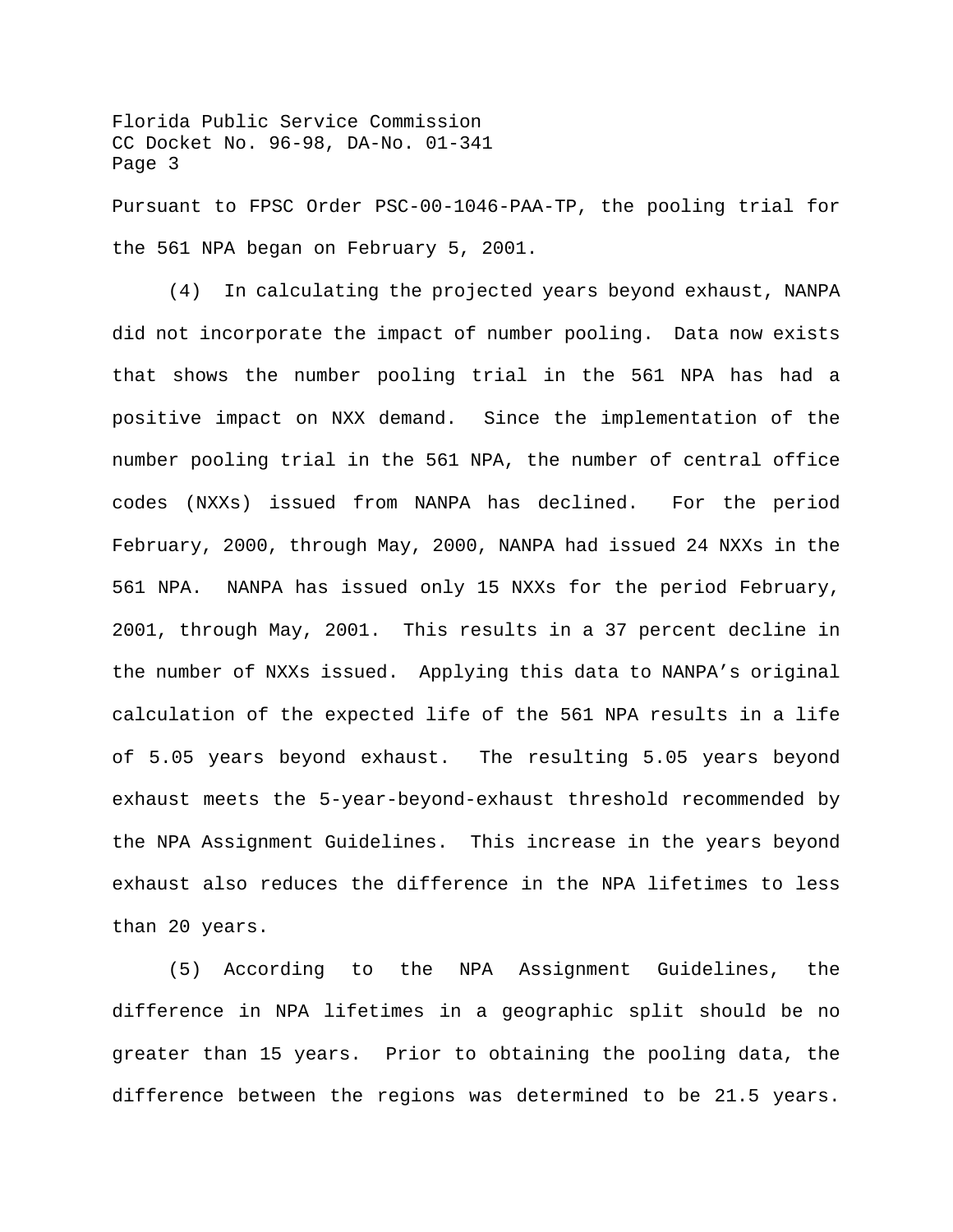Applying the pooling data to NANPA's original calculations reduces the difference between the NPA lifetimes to 19.6 years. While the resulting calculation does not meet the guideline threshold of 15 years, additional supporting data indicates that the difference between the NPA lifetimes will be less than 19.6 years. During the customer hearings, two different witnesses indicated that Region A (incorporating Indian River, Martin, and St. Lucie counties) is growing at a considerably higher rate than Region B. The witnesses described the growth in Region A as "phenomenal" and noted that it is "widely accepted that they are growing at a considerably higher rate." This indicates that the life beyond exhaust for Region A will be less than NANPA's original projection. Reducing the life of Region A will result in the difference between the NPA lifetimes to perhaps fall within the NPA Assignment Guidelines.

(6) The FPSC believes that other factors will also serve to increase the years beyond exhaust and reduce the difference in the NPA lifetimes. As wireless carriers become local number portability capable, these carriers will begin participating in number pooling. Since wireless carriers file a significant number of NXX code requests to NANPA, the FPSC believes the life of the 561 NPA will be prolonged once they begin participating in the pool.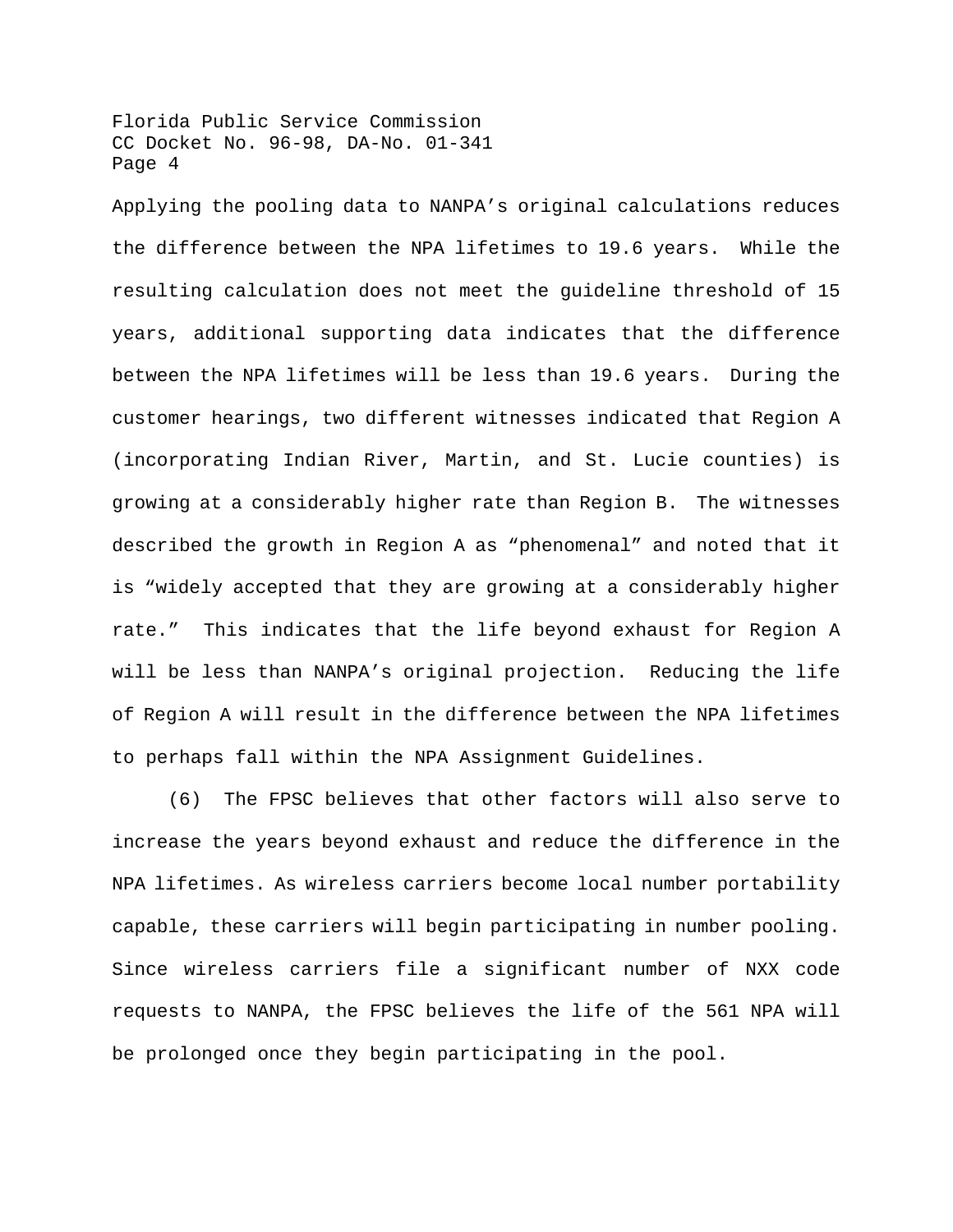(7) The FPSC has taken an active role in promoting number conservation. The FPSC was so convinced that the number pooling trial would have a positive impact on the 561 NPA, that it withheld the approval of an implementation date for the geographic split, pending results of the number pooling trial.

(8) The FPSC has assumed the responsibility of number reclamation. To date, the FPSC has reclaimed over one million numbers. The FPSC has also conducted reviews to ensure that telecommunications carriers are adhering to the numbering requirements of the FPSC and the Commission.

(9) While the FPSC has aggressively pursued the implementation of number conservation measures, it acknowledges that there are times when an overlay may be the only reasonable option. The FPSC has not shied away from implementing overlays. In other proceedings, the FPSC has implemented overlays, resulting in 10-digit dialing throughout the NPA. However, in the case of the 561 NPA, the record evidence indicated that an overlay was not the best area code relief proposal.

(10) The FPSC is aware of the purpose and goals of the NPA Assignment Guidelines. The FPSC's decision, however, was based on a multitude of considerations, including citizen input that, when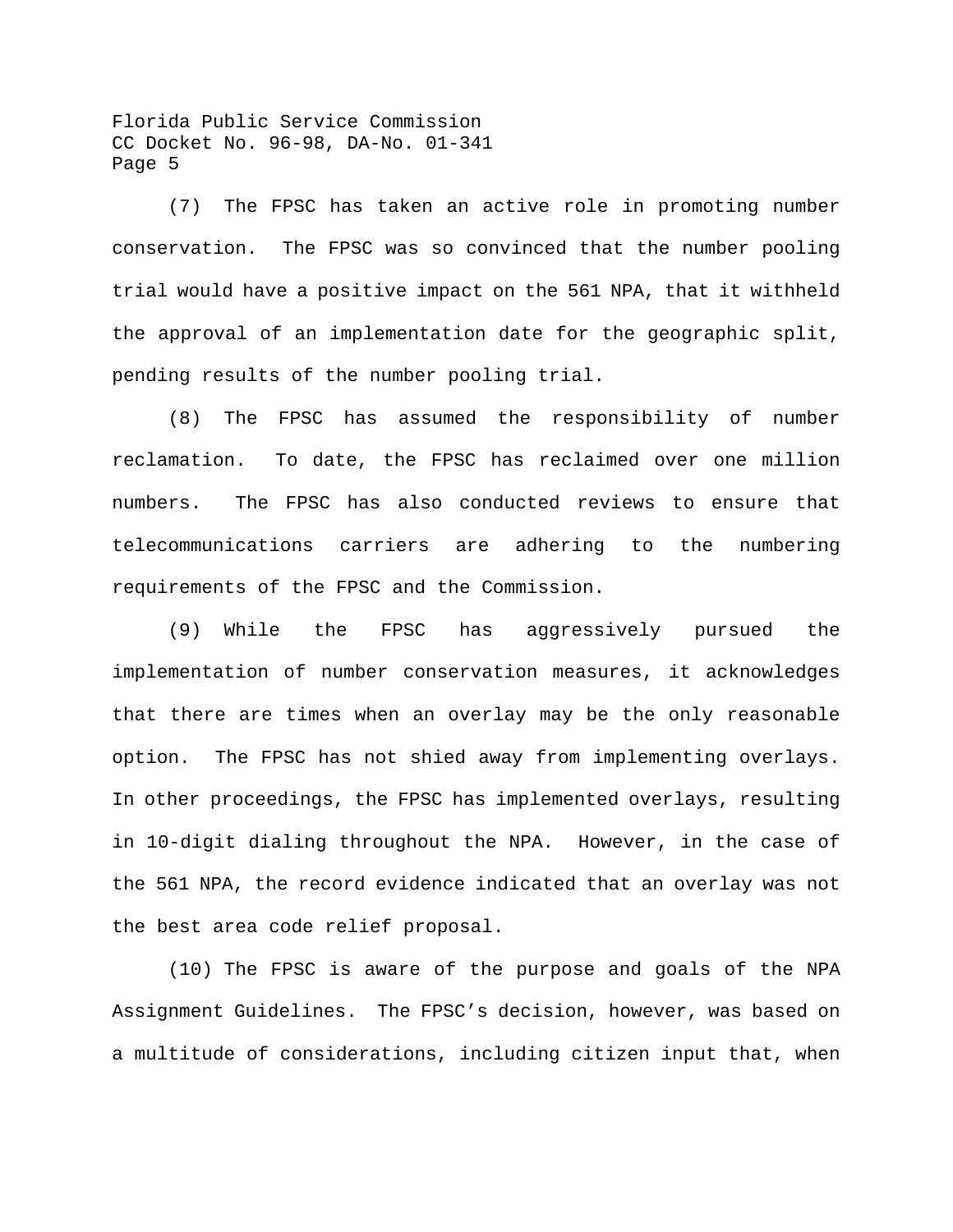Florida Public Service Commission CC Docket No. 96-98, DA-No. 01-341 Page 6 weighed together, supported a decision to implement the chosen

geographic split.

(11) Affected local governments provided testimony informing the FPSC of existing communities of interest. Since local governments are familiar with communities of interest, and the harm that could result if the areas were split, the FPSC relied on their expertise. The record is clear that the communities of interest are best preserved by the FPSC's chosen relief plan.

(12) The citizens residing in Region B of the FPSC's proposed geographic split area recognize that they may again need area code relief in the near future. The citizens are willing to accept that inevitability in order to maintain their communities of interest as long as possible. Based on the communities of interest and the prohibition of splitting rate centers, the citizens acknowledge that there are limited options available for future area code relief.

(13) The citizens residing in Region A will have the benefit of an extended life of that Region's area code. While these citizens will be required to change their area code, they are willing to accept this change in return for having the benefit of the extended life of the new area code.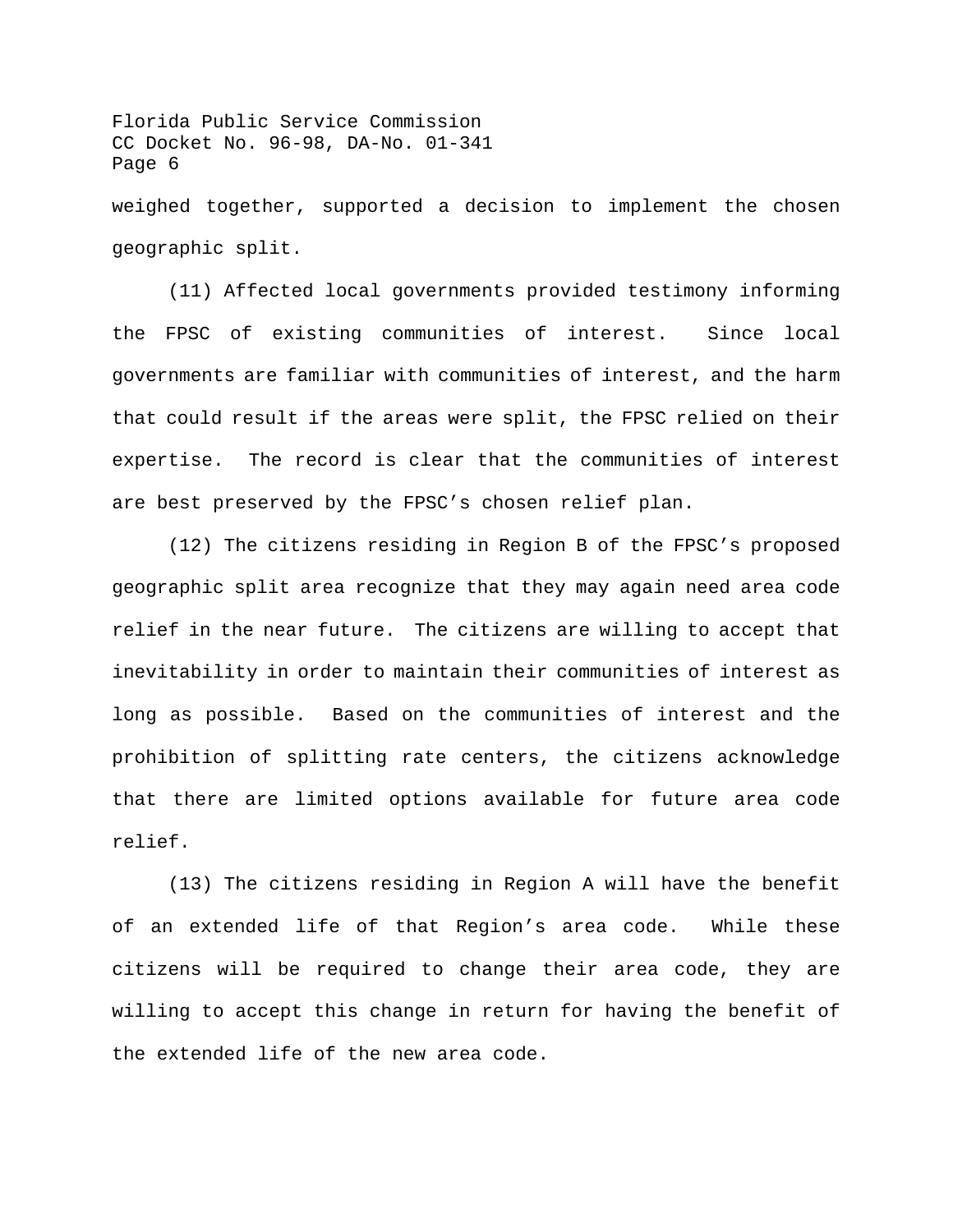(14) The citizens of Regions A and B support the FPSC's efforts to impose strict number conservation measures to extend the life of the 561 NPA.

#### **Conclusion**

The FPSC believes the additional information contained in this supplemental filing provides support justifying immediate approval of its Petition. In conclusion, the FPSC requests that the Commission issue an expedited decision directing NANPA to release a new area code to provide relief for the 561 numbering plan area as provided for in Order No. PSC-00-1937-PAA-TL.

Respectfully submitted.

Cynthia B. Miller, Esquire Bureau of Intergovernmental Liaison (850) 413-6082

David E. Smith, Esquire Division of Appeals (850) 413-6084

FLORIDA PUBLIC SERVICE COMMISSION 2540 Shumard Oak Boulevard Tallahassee, Florida 32399-0872

Dated: July 17 2001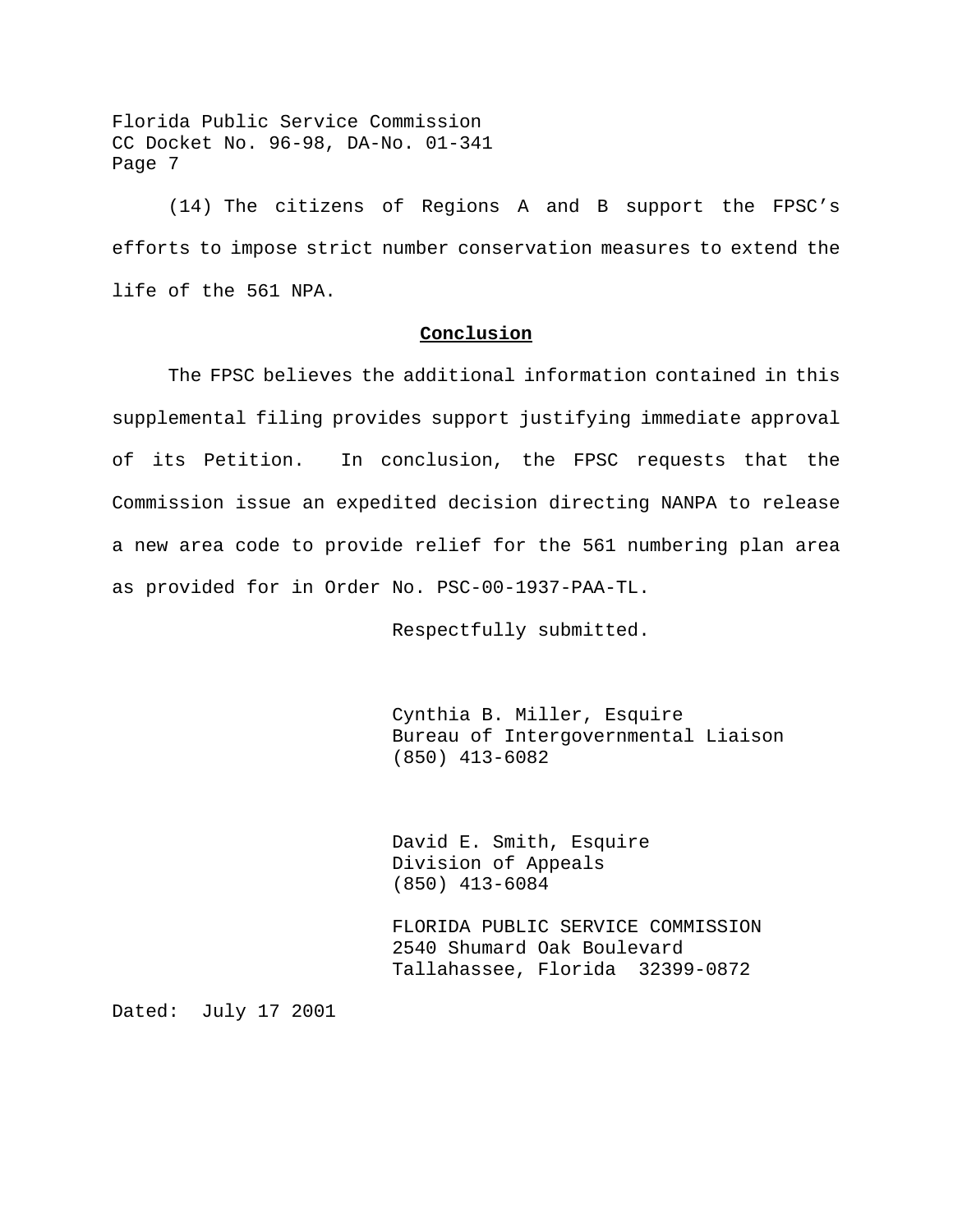### CERTIFICATE OF SERVICE

I hereby certify that copies of this FPSC Petition are being mailed to the attached service list for overall numbering dockets. Respectfully submitted,

> Cynthia B. Miller, Esquire Bureau of Intergovernmental Liaison

FLORIDA PUBLIC SERVICE COMMISSION 2540 Shumard Oak Boulevard Tallahassee, Florida 32399-0850 (850) 413-6082

DATED July 17, 2001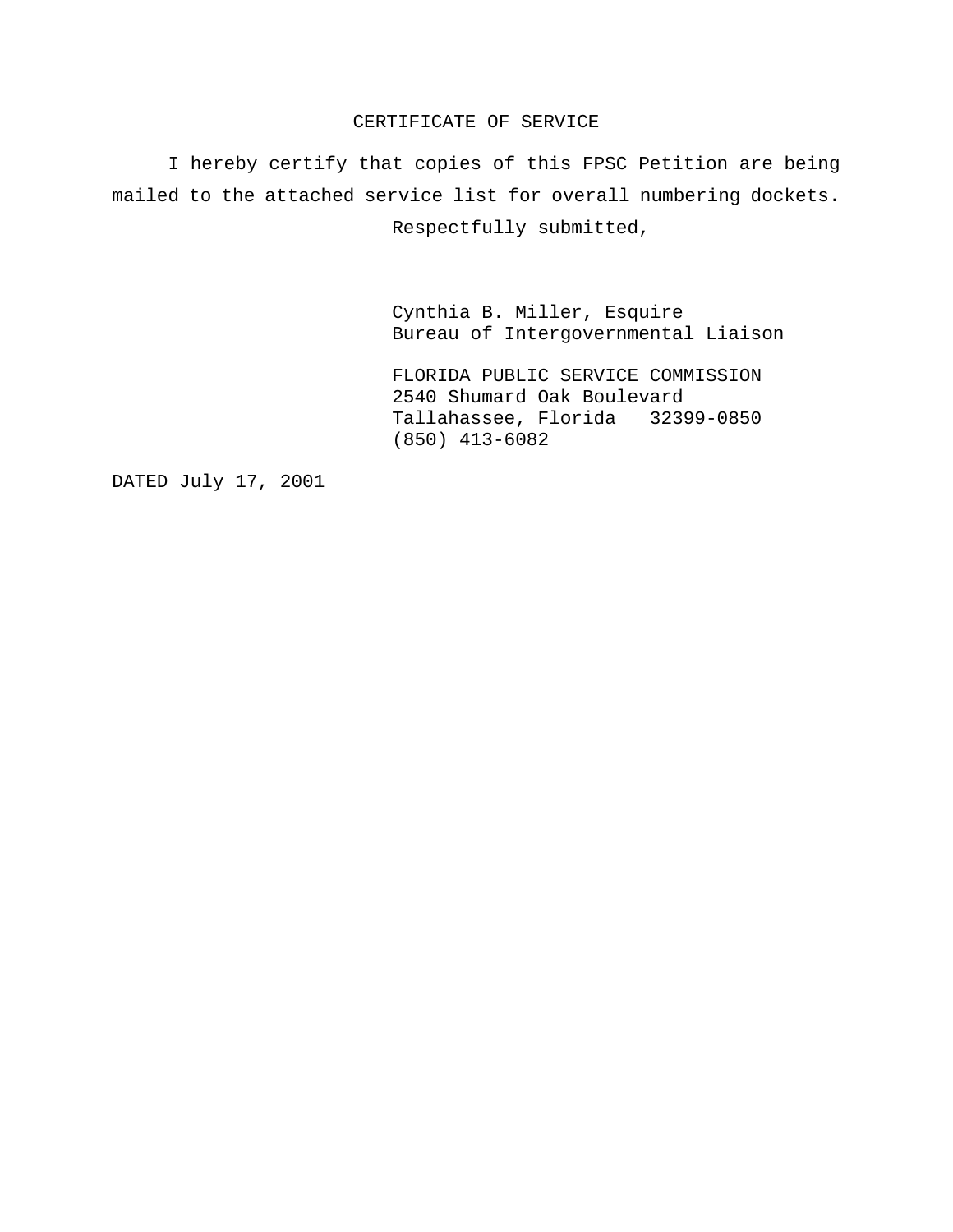### **SERVICE LIST**

The Honorable Michael K. Powell, Chairman Federal Communications Commission 445 Twelfth Street, SW - 8th Floor Room 8-A204C Washington, DC 20554

The Honorable Kathleen Q. Abernathy, Commissioner Federal Communications Commission 445 12th, SW - 8th Floor Washington, DC 20554

The Honorable Kevin J. Martin, Commissioner Federal Communications Commission 445 Twelfth Street, SW - 8th Floor Washington, DC 20554

#### Chief

Competitive Pricing Division Federal Communications Commission 445 12th Street, SW, T.W. A225 Washington, DC 20554

Anna M. Gomez, Chief Network Services Division Federal Communications Commission 445 12th Street SW Washington, DC 20554

Richard S. Whitt Cristin L. Flynn WorldCom, Inc. 1801 Pennsylvania Avenue, NW Washington, DC 20006

Competitive Telecommunications Association 1900 M Street, NW, Suite 800 Washington, D.C. 20036

Peter D. Keisler, James P. Young C. Frederick Beckner, III Sidley & Austin 1722 I Street, NW Washington, DC 20006

Russell M. Blau, Joshua M. Bobeck El Past Networks LLC Swindler Berlin Shereff-Friedman, LLP 3000 K Street, NW - Suite 300 Washington, DC 20007-5116

The Honorable Gloria Tristani, Commissioner Federal Communications Commission 445 Twelfth Street, SW - 8th Floor Washington, DC 20554

The Honorable Michael J. Copps, Commissioner Federal Communications Commission 445 Twelfth Street, SW - 8th Floor Washington, DC 20554

International Transcription Services, Inc. 445 - 12th Street SW, Suite CY B400 Washington, DC 20554

Ms. Dorothy Attwood, Chief Common Carrier Bureau Federal Communications Commission 445 12th Street, SW, Room F-C450 Washington, DC 20554

 Jonathan Askin, Esquire The Association for Local Telecom.Services 888 17th Street, NW - Suite 900 Washington, DC 20006

Robert J. Aamoth Todd D. Daubert Kelly Drye & Warren, LLP 1200 19th Street, NW - Fifth Floor Washington, DC 20036

Mr. Mark C. Roseblum, Richard H. Rubin AT&T Corporation 295 North Maple Avenue Basking Ridge, NJ 07920

Jonathan B. Banks, Richard M. Sbaratta BellSouth Corporation 1133 21st Street, NW, Suite 900 Washington, D.C. 20036

Richard A. Askoff National Exchange Carrier Association 80 South Jefferson Road Whippany, NJ 07981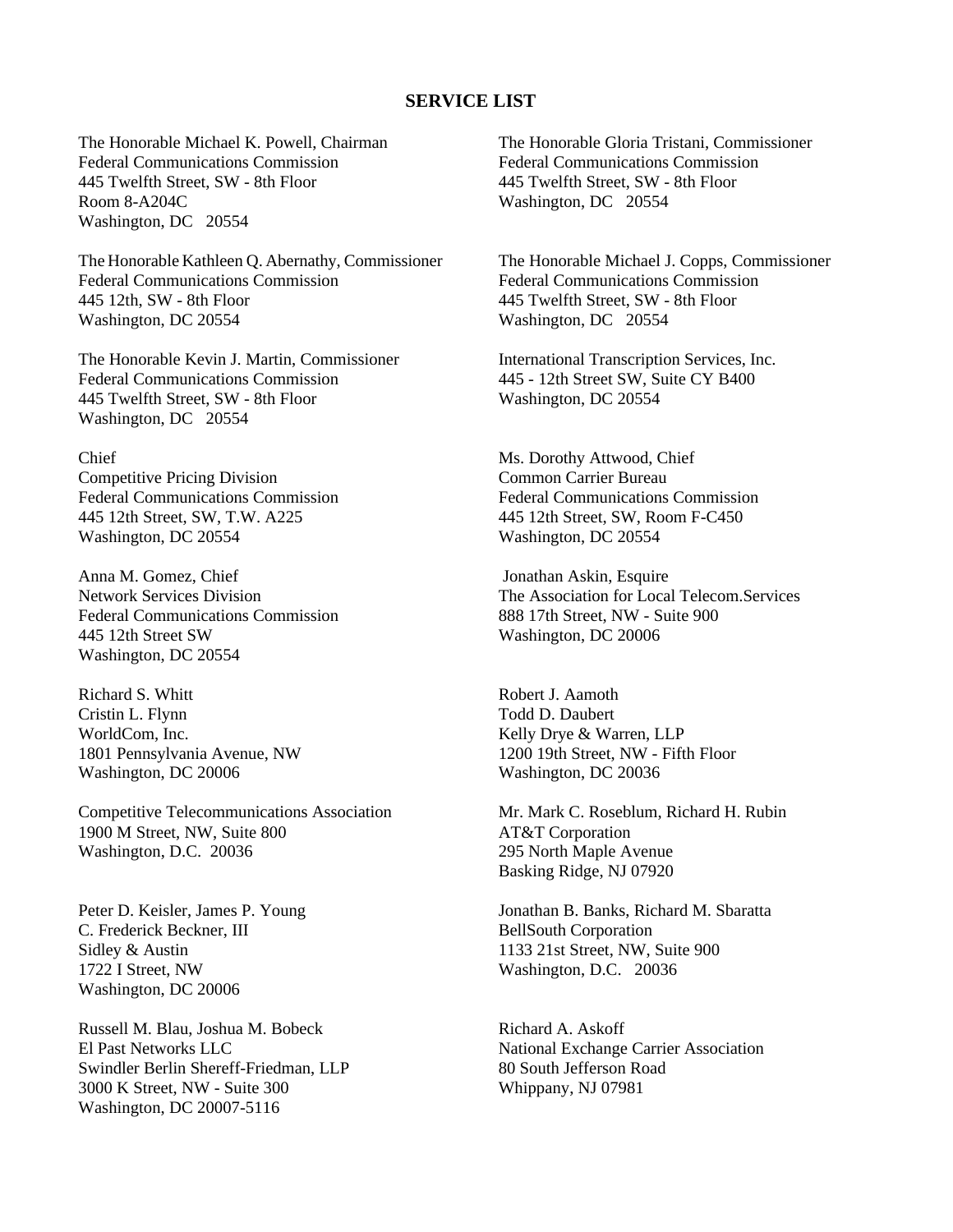Lawrence G. Malone General Counsel NYS Department of Public Service Three Empire State Plaza Albany, NY 12223

Gary L. Phillips, Paul Mancini Roger K. Toppins SBC Communications, Inc. 1401 Eye Street, NW - Suite 1100 Washington, DC 20005

Leon M. Kestenbaum Jay Keithley Sprint Corporation 401 9th Street, NW - Suite 400 Washington, DC 20004

Lawrence Sarjeant, Keith Townsend Linda L Kent, .John W. Hunter, Julie E. Rones United States Telecom Association 1401 H Street, NW, Suite 600 Washington, DC 20005-2164

Kevin W. Brown Quantum Telecommunications, Inc. 4080 Water Tank Road Manchester, MD 21101

Richard Metzger, Pamela Arluk Focal Communications Corporation 7799 Leesburg Pike, Suite 850 North Falls Church, VA 22043

Margot Smiley Humphrey Holland & Knight 2099 Pennsylvania Avenue, Suite 100 Washington, DC 20006

Chuck Goldfarb, Henry Hultquist Alan Buzacott Worldcom, Inc. 1133 19th Street NW Washington, DC 20006

Stuart Polikoff Organization for the Promotion & Advancement of Small Telephone Companies 21 Dupont Circle, NW, Suite 700 Washington, D.C. 20036

Robert B. McKenna, Sharon J. Devine Melissa Newman Qwest Communications 1020 19th Street, NW, Suite 700 Washington, DC 20036

Michael E. Glover, Edward Shakin Verizon Telephone Companies 1320 North Court House Road, 8th Floor Arlington, Virginia 22201

Thomas Jones, A. Renee Callahan, Christi Shewman Wilkie Farr & Gallagher Three Lafayette Centre 1155 21st Street, NW Washington, DC 20036

Alexis Rosen Epana Networks. Inc. 15 West 18th Street, 15th Floor New York, NY 10011

Erik J. Cecil Cole, Rawid & Braverman, LLP 1919 Pennsylvania Avenue, Suite 200 Washington, D.C. 20006

Michael J. Shirtley, III - John S. Morabito Global Crossing North America, Inc. 180 South Clinton Avenue Rochester, NY 14646

L Marie Guillory, Daniel Mitchell National Telephone Cooperative Association 4121 Wilson Boulevard, 10th Floor Arlington, VA 22203

Jeffrey S. Linder Wiley Rein & Fielding 1776 K Street NW Washington, DC 20007

Gerard J. Duffy - Western Alliance Blooston, Mordkofsky, Dickens, Duff & Prendergast 2120 L Street NW, Suite 300 Washington DC 20037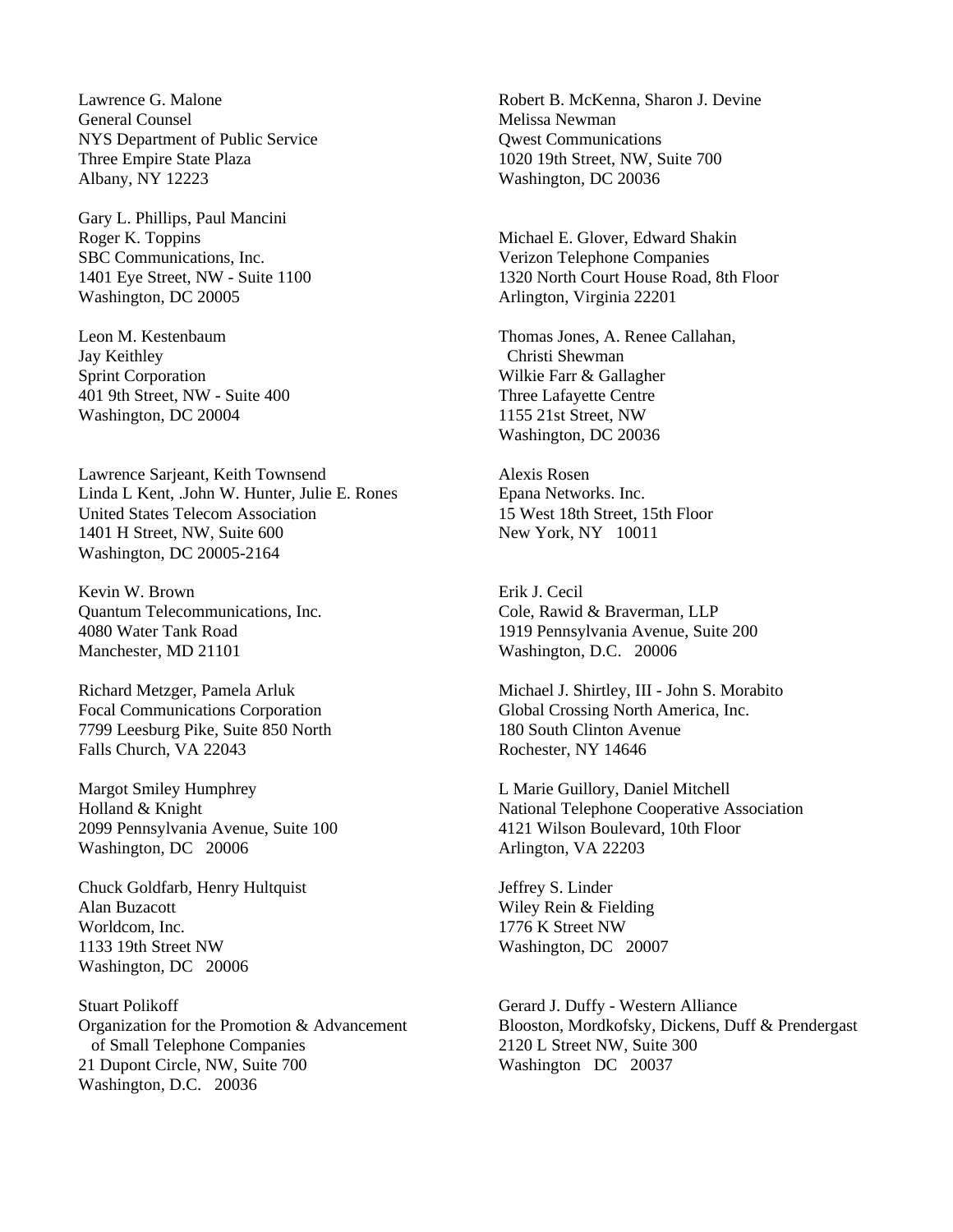Joe D. Edge, Tina M. Pidgeon General Communications, Inc. Drinker Biddle & Reath LLP 1500 K Street, NW, Suite 1100 Washington, DC 20007

Mark E. Brown, Michael J. Huebner BroadRiver Communications Company 13000 Deerfield Parkway, Suite 210 Alpharetta, GA 30004

Sam Loudenslager Arkansas Public Service Commission Post Office Box C-400 Little Rock, Arkansas 72203

Helen M. Mickiewicz Senior Staff Attorney California Public Utilities Commission 505 Van Ness Avenue San Francisco, California 94102-3298

Virginia J. Taylor, Richard A. Elbrecht California Department of Consumer Affairs 400 R Street, Suite 3090 Sacramento, California 96814-6200

Charles J. Beck, Deputy Public Counsel Office of the Public Counsel 111 West Madison Street 812 Claude Pepper Building Tallahassee, Florida 32399-1400

Marsha H. Smith Idaho Public Utilities Commission Statehouse Boise, Idaho 83720

Harold L. Stoller, Richard S. Wolters Special Assistants Attorney General Illinois Commerce Commission 527 East Capitol Avenue Springfield, Illinois 62792-9280

Diane Munns Iowa Utilities Board 350 Maple Street Des Moines, Iowa 50319

Lawrence R. Freedman Norlight Telecommunications, Inc. Fleischman & Walsh, LLP 1400 16th Street, NW, 6th Floor Washington, DC 20006

Alabama Public Service Commission Post Office Box 304260 Montgomery, Alabama 36130-4260

Mary Adu California Public Utilities Commission 505 Van Ness Avenue San Francisco, California 94102

Peter Arth, Jr., Edward W. O'Neill Ellen S. Levine California Public Utilities Commission 505 Van Ness Avenue San Francisco, California 94102

Marlene L. Johnson, Chairperson District of Columbia Public Service Commission 717 14th Street, NW Washington, DC 20005

Georgia Public Service Commission 244 Washington Street, SW Atlanta, Georgia 30334-5701

Sarah A. Naumer Illinois Commerce Commission State of Illinois Building 160 N LaSalle - Suite C-800 Chicago, Illinois 60601

Sandy Ibaugh Indiana Utility Regulatory Commission 901 State Office Building Indianapolis, Indiana 46204

Mary Street Iowa Utilities Board Lucas Building, 5th Floor Des Moines, Iowa 50316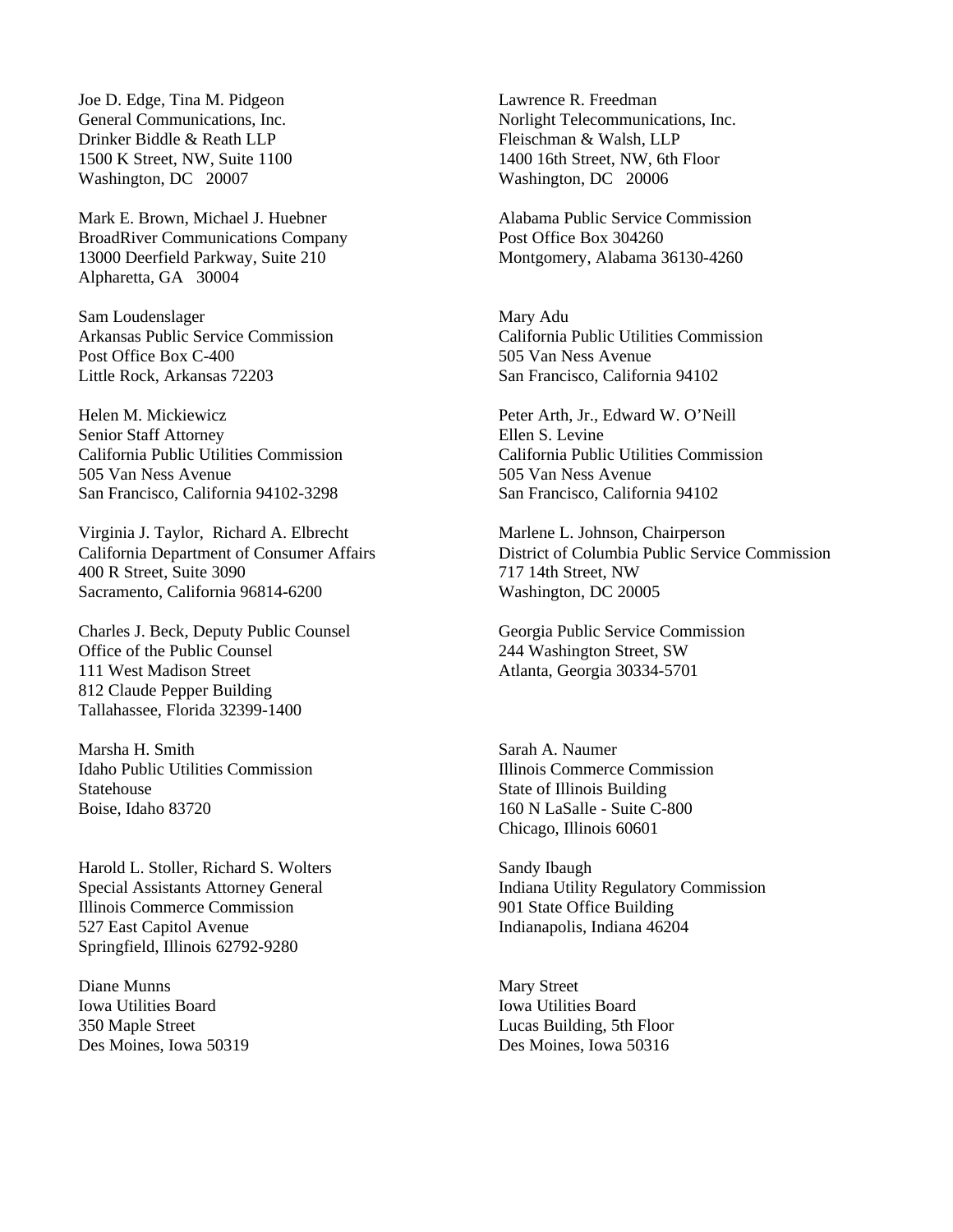Joel B. Shifman Maine Public Utility Commission State House Station 18 Augusta, Maine 04865

Karlen J. Reed Commonwealth of Massachusetts Office of Consumer Affairs and Business Regulation 1 South St, Suite 2 Boston, Massachusetts 02110-2212

Ronald Choura Michigan Public Service Commission 6545 Mercantile Way Lansing, Michigan 48910

Gordon L. Persinger Missouri Public Service Commission Post Office Box 360 Jefferson City, Missouri 65102

Robin McHugh Montana Public Service Commission Post Office Box 202601 Helena, Montana 59620-2601

Keikki Leesment New Jersey Board of Public Utilities 2 Gateway Center Newark, New Jersey 07102

Maureen O. Helmer General Counsel New York State Department of Public Service 3 Empire State Plaza Albany, New York 12223

Maribeth D. Swapp, Deputy General Counsel Oklahoma Corporation Commission 400 Jim Thorpe Building Oklahoma City, Oklahoma 73105

Veronica A. Smith, Deputy Chief Counsel Pennsylvania Public Utility Comm. Post Office Box 3265 Harrisburg, Pennsylvania 17105-3265

Glen F. Ivey, Chairman Maryland Public Service Commission 6 St. Paul Street 16th Floor Baltimore, Maryland 21202-6806

Janet G. Besser, James Connelly W. Robert Keating Massachusetts Dept of Telecommunications and Energy 1 South Sta, Suite 2 Boston, Massachusetts 02110-2212

Ann Seha, Assistant Attorney General Manager, Public Utilities Division 121 7th Place East, Suite 350 St. Paul, Minnesota 55101

Roger W. Steiner, Assistant General Counsel Missouri Public Service Commission Post Office Box 360 Jefferson City, Missouri 65102

Deonne Brunning Nebraska Public Service Commission l200 N Street Lincoln, Nebraska 68508

Lawrence G. Malone, General Counsel New York Department of Public Service Three Empire State Plaza Albany, New York 12223-1350

Ann E. Henekener Assistant Attorney General Public Utilities Section 180 East Broad Street Columbus, Ohio 43266-0573

Edward Morrison Oregon Public Utilities Commission Labor and Industries Building, Room 330 Salem, Oregon 97310

James Lanni Rhode Island Division of Public Utilities 100 Orange Street Providence, Rhode Island 02903